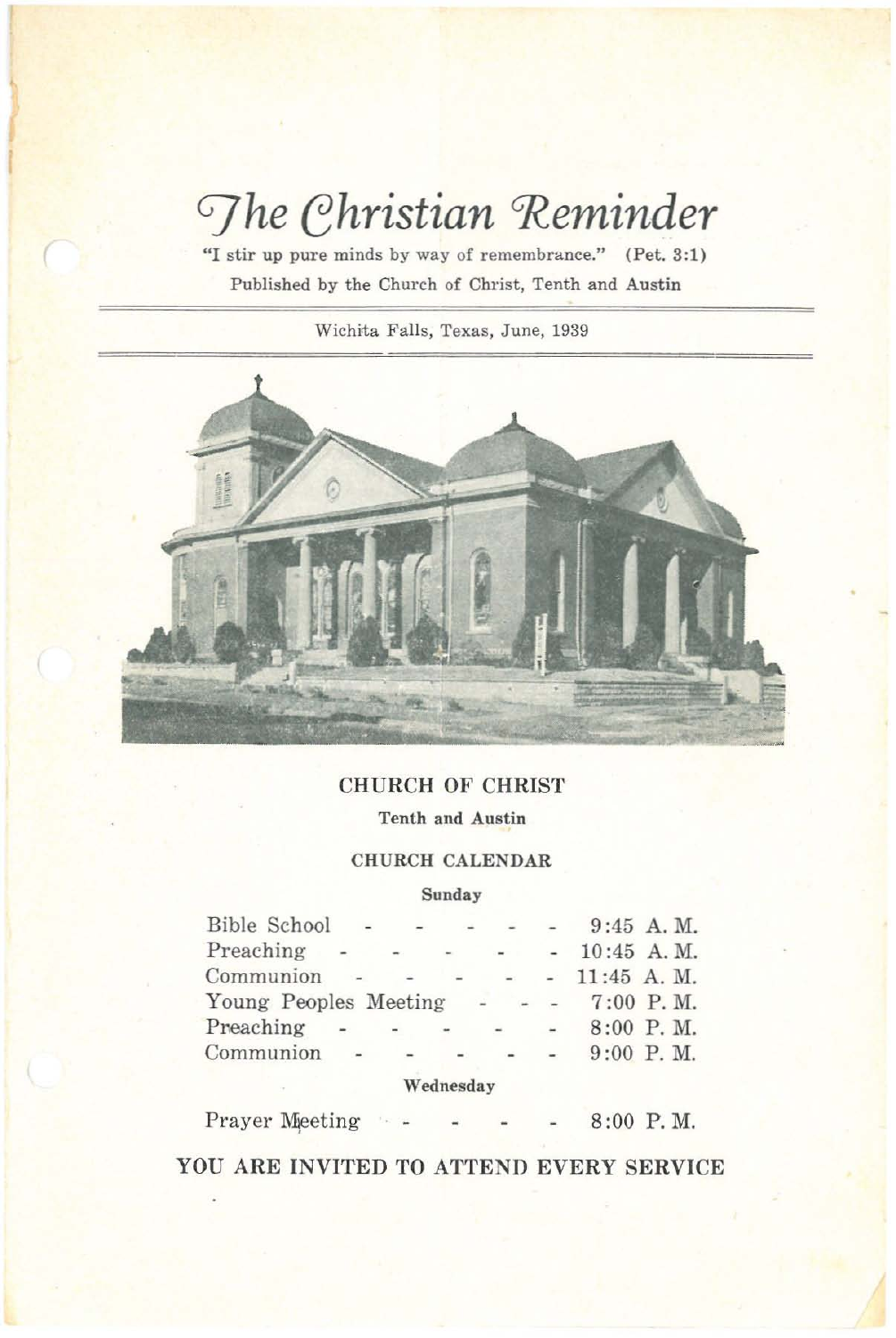## *CJhe ehristian GJCeminder Published Monthly* by *ehurch of ehrist*



*Robert* C. *Jones, Editor*

#### THE SMITH'S

We are glad to welcome Brother and Sister Eugene D. Smith into our city and into the love and fellowship of the church. Brother Smith will do the preaching at Tenth and Austin Street while the regular minister is away for some revival meetings during the sum-<br>mer, and he will help in the mission work planned for this section during the next<br>four months. Brother Smith is a young man of twenty four years. He has been a gospel preacher for six years, and will be a senior in Abilene Christian College during the next school year.

#### PADUCAH, KENTUCKY

Brother Robert C. Jones will be with the church at 19th. and Broadway in Paducah, Kentucky from June 4th. to 18th. in a revival meeting. For a few days before and after the meeting he will look for books on the "Nineteenth Century Restoration" in some of the old southern cities.

#### BROTHER WOODS

The Floral Heights meeting, with Brother Guy N. Woods doing the preaching closed Sunday night May 28th. Six were baptized and one restored. Brother Woods did a fine work throughout the meeting. His message was the gospel of 'Christ and his method of presenting the gospel was the very best. During Brother Harvey's meeting at Tenth and Austin Street and during Brother Woods meeting on Buchanan Street the fellowship and cooperation between the congregations was all that could be desired.<br>May this love and fellowship always continue. If nothing hinders Brother Woods will return for another meeting beginning May 29th. 1940. The Disciples in Wichita Falls will be glad to have him back.

## THE CHURCH IS-

- Built upon Jesus Christ, Mt. 16:18; 1 Cor. 3:11.
- The fulfillment of prophecy, Isa. 2; Dan. 2.
- The body of Christ, Col. 1:18; Eph. 1:22, 23.
- The Bride of Christ, Rom. 7:4; Eph. 5:23-33.
- The House of God, 1 Tim. 3:15.
- The Family of God, Eph. 3:15.
- The Kingdom of God, Mt. 16:18, 19.
- The Vineyard of the Lord, Mt. 20:1.
- The dweling place of the Holy Spirit, Eph. 3:15, 16.
- The custodian of the wisdom of God, Eph. 3:10.
- The saved people of earth, Ac. 2:47.
- The institution of which Christ is the savior, Eph. 5:23.

The price of Christ's blood, Acts 20:28.

- The institution through which Christ is glorified, Eph. 3:21.
- And yet some men say the church is of minor importance.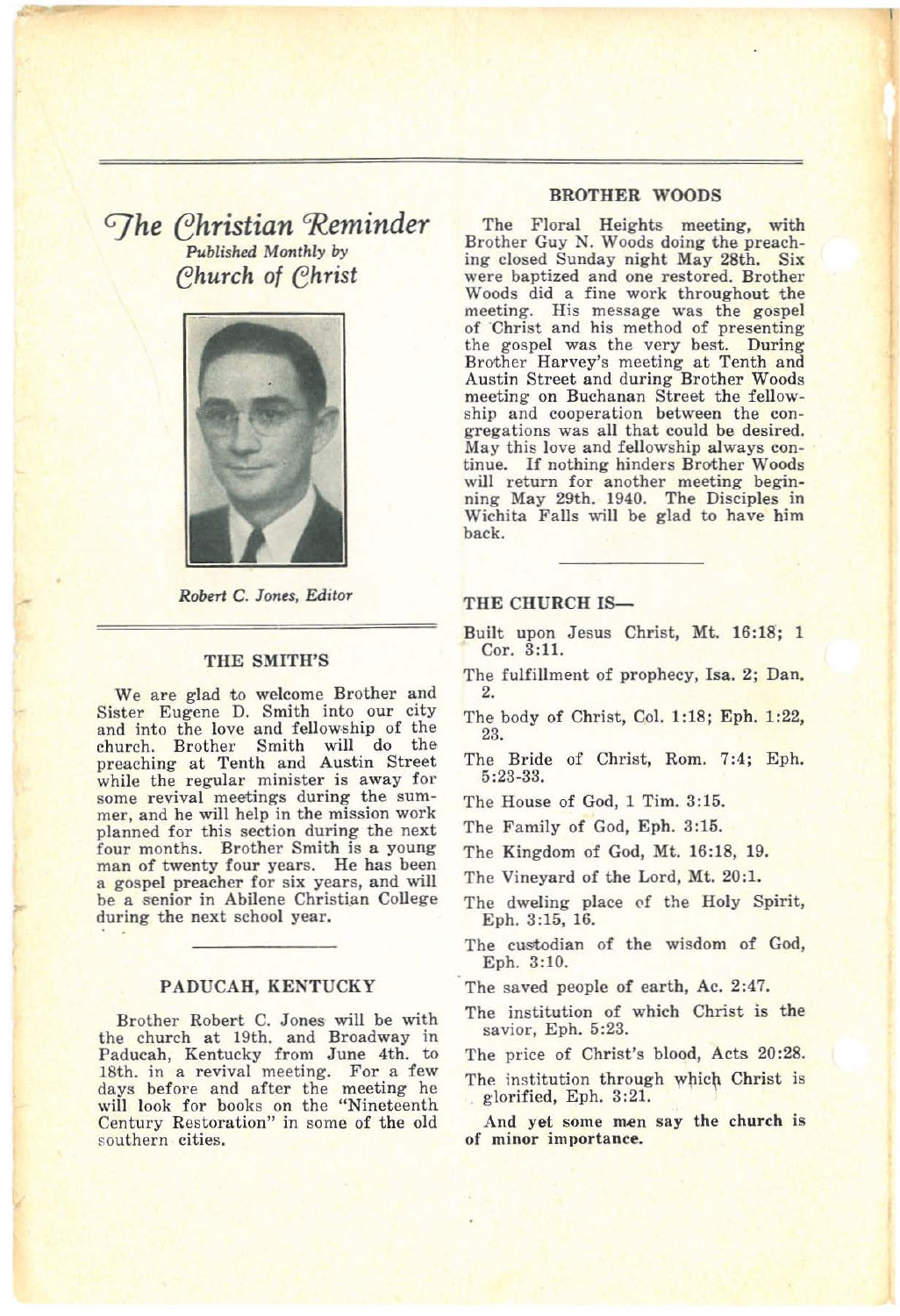#### SOUL WINNING

 $\overline{\phantom{a}}$ 

Fune

Soul-winning should be the vocation of the child of God and the persistent' aim and purpose of all his endeavors. He would be a poor fisherman who would say, "I am a fisherman but I have never caught any fish." When Jesus says He will make us "fishers of men" He means that we shall really be the means of saving some, for he that never did catch any fish is not a fisherman.

Our ministry is a failure unless souls are converted to Christ. David said: "Restore unto me the joy of thy salvation; and uphold me with thy free spirit. Then will I teach transgressors thy ways: and sinners shall be converted unto thee." Psa. 51:12,13.

"He that winneth souls is wise," Pro.  $11:30$ . He is wise who seeks the salvation of his own soul, and it is a sign of wisdom in one already saved to be found seeking to win the souls of others. While he is wise who makes the winning of souls his aim, he is wiser still who relinquishes his own wisdom and seeks wisdom from God for the achieving of that aim. (1Cor. 1:18-31)

No one should expect to win souls to Christ who does not take time to study the word of God. For without a knowledge of the truth we know not how to live the christian life, nor how to lead others to "the Lamb of God, which taketh away the sins of the world." Soul-winning is the greatest work on earth. Jesus came into the world to win (save) souls. So great was our lords love for and interest in this work that He gave himself<br>in life and death that it might be accomplished. When the city of Jerusalem spurned his mercy, rejected his love and refused his salvation, "He beheld the city and wept over it," Luke 19:41. May we possess <sup>a</sup> love that will cause us to do our duty in winning souls.

#### NEW MEMBERS

Mrs. Clay Osborn, 1628 Pearl. Vernelle Cope, Petrolia, Texas.<br>O. L. Turner, 1602 Polk. Velma Tomlinson, 2006 Victory. Bernie Hicks, Route 1. Bettye Lou Kinnard, Route 2.

#### SPARKS OF TRUTH

All great structures have low beginnings.

It is better to forget ones misfortunes than to talk about them.

Many have turned stumbling blocks into stepping stones.

The ladder of life is full of splinters, but they always prick the hardest when we're sliding down.

Our business is not to see what lies dimly at a distance, but to do what lies clearly at hand.

We like the man who is enthusiastic. Better be a geyser than a mud-puddle.

It is cheap spirituality that makes no demand upon the conscience.

"Ye know not what shall be on the morrow," James 4:14.